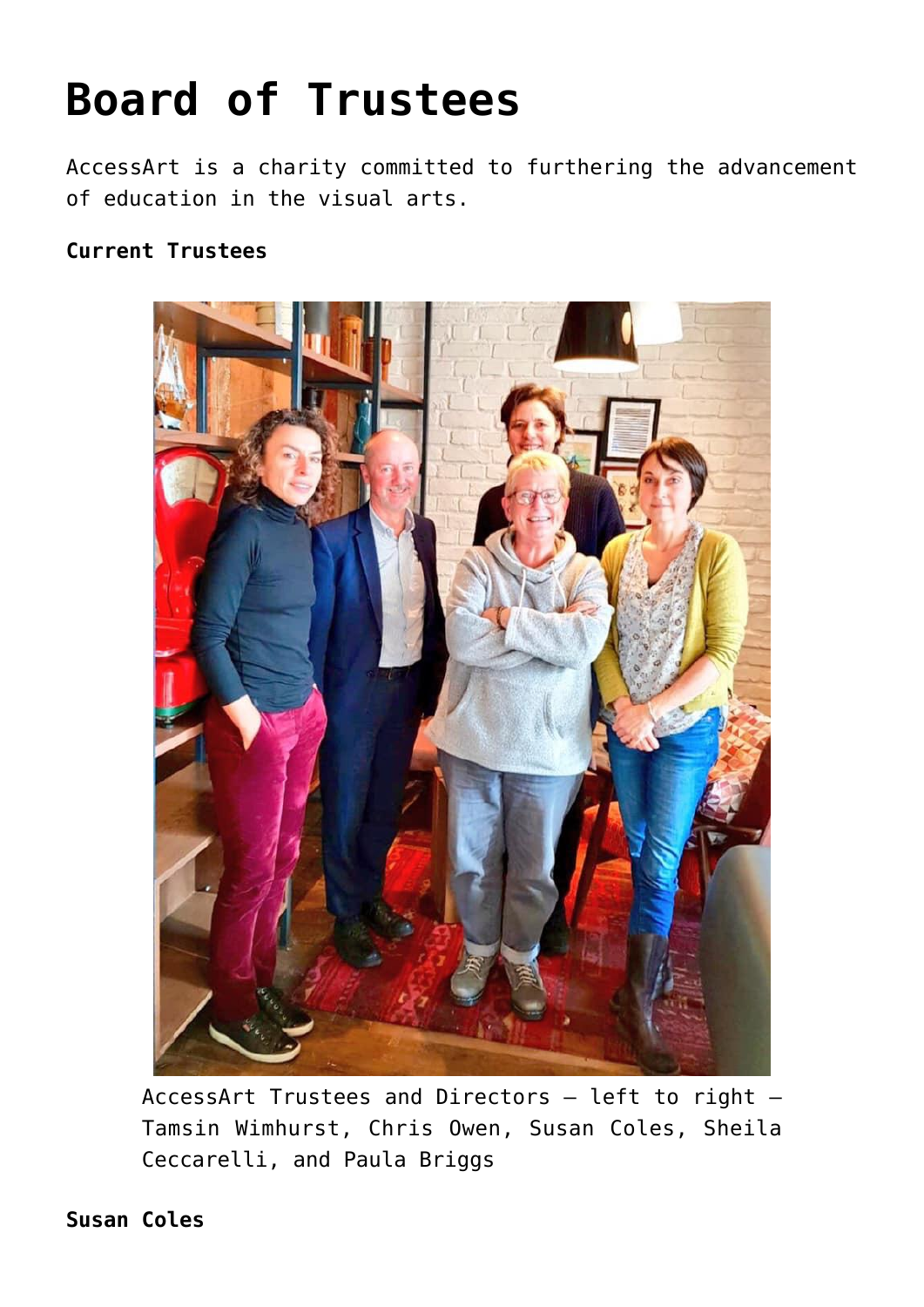Susan Coles has travelled along the winding and always inspiring visual art education path for many years, through Foundation and Fine Art degree studies at Cardiff College of Art, to a PGCE in Newcastle, and an MA in Fine Art and Education at Northumbria University.

After working as a teacher, then subject leader and faculty leader, she became an Advanced Skills Teacher, and eventually a freelance adviser, consultant, and advocate for the subject, regionally, nationally and internationally. Advocacy has been through both official channels and also (independently) in organising campaigns and opportunities for engaging people's voices. Susan has served as President of the NSEAD (National Society for Education in Art and Design) and is an active Council and Forum member, representing the All Party Parliamentary Group on Art, Craft and Design in Education, of which she is secretary.

Susan also founded the NEATEN (North East Art Teacher Educator Network) and networking is at the heart of many things that she does. Susan co-facilitated (with Eileen Adams) the national TEA (Thinking/Expression/Action) CPD drawing programme for teachers. She is an Associate of The Big Draw, works in schools, colleges, universities, galleries and Museums, and as part of the Sketchbook Circle team. Also a member of InSEA (International Society for Education through Art), Susan has recently been elected to serve on their World Council from August 2017, as a representative for Europe.

An avid social media user, follow her on Twitter @theartcriminal and also at [www.artcrimes.org.uk w](http://www.artcrimes.org.uk/)here the occasional blog pops up! Susan has a favourite quote (Maya Angelou) "Life Is Not Measured By the Number of Breaths We Take, But By the Moments That Take Our Breath Away", which is why art education is so very important.

**Chris Owen**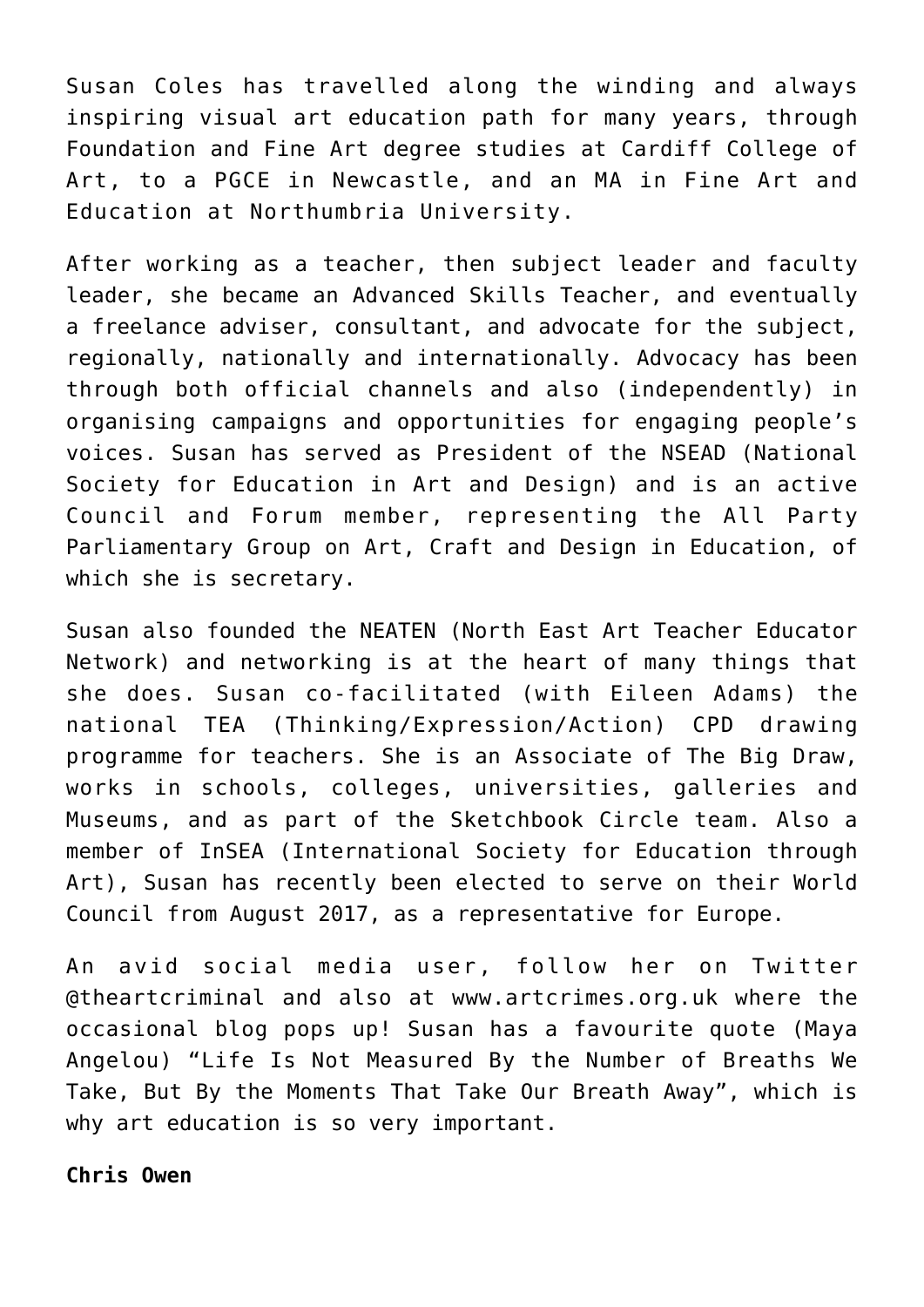Chris Owen studied History of Art at the University of Cambridge, and supervised undergraduate students in the History of Art department at Cambridge, before embarking on a career teaching in art schools within further and higher education. Chris taught for 11 years at Swindon College in Wiltshire, before joining Leeds College of Art & Design, where he first led the Historical and Critical Studies Department before becoming Assistant Principal. In 2007, he moved to the University of Derby as Assistant Dean and Head of the School of Art & Design. He joined Anglia Ruskin as Head of the Cambridge School of Art in 2011, a post from which he retired in 2019. Chris possesses a Masters degree in Education (MEd). His research interests and expertise are in the history and pedagogy of Art and Design Education. He is currently Vice-Chair of the Group for Learning in Art & Design (GLAD).

## **Tamsin Wimhurst**

In her capacity as museum educator, Tamsin has developed and led several successful and acclaimed local projects at the Cambridge & County Folk Museum. Working at CFM she consistently engages with a wide variety of organisations and individuals, from artists to scientists, babies to the elderly, and has established the reputation of the museum as a creative and inspiring space for education. Tamsin has initiated numerous websites from a local cemetery site to support the local community through to one that entertain and educate families on a wide range of different activities, the success of which led to her writing articles for the Guardian, Mail on Sunday and various national magazines. Before moving into museum education, Tamsin was involved in establishing pre-school music curriculum and created a network of singing groups, while also developing projects for major national organisations including English National Opera and Youth Music.

## **Founders**